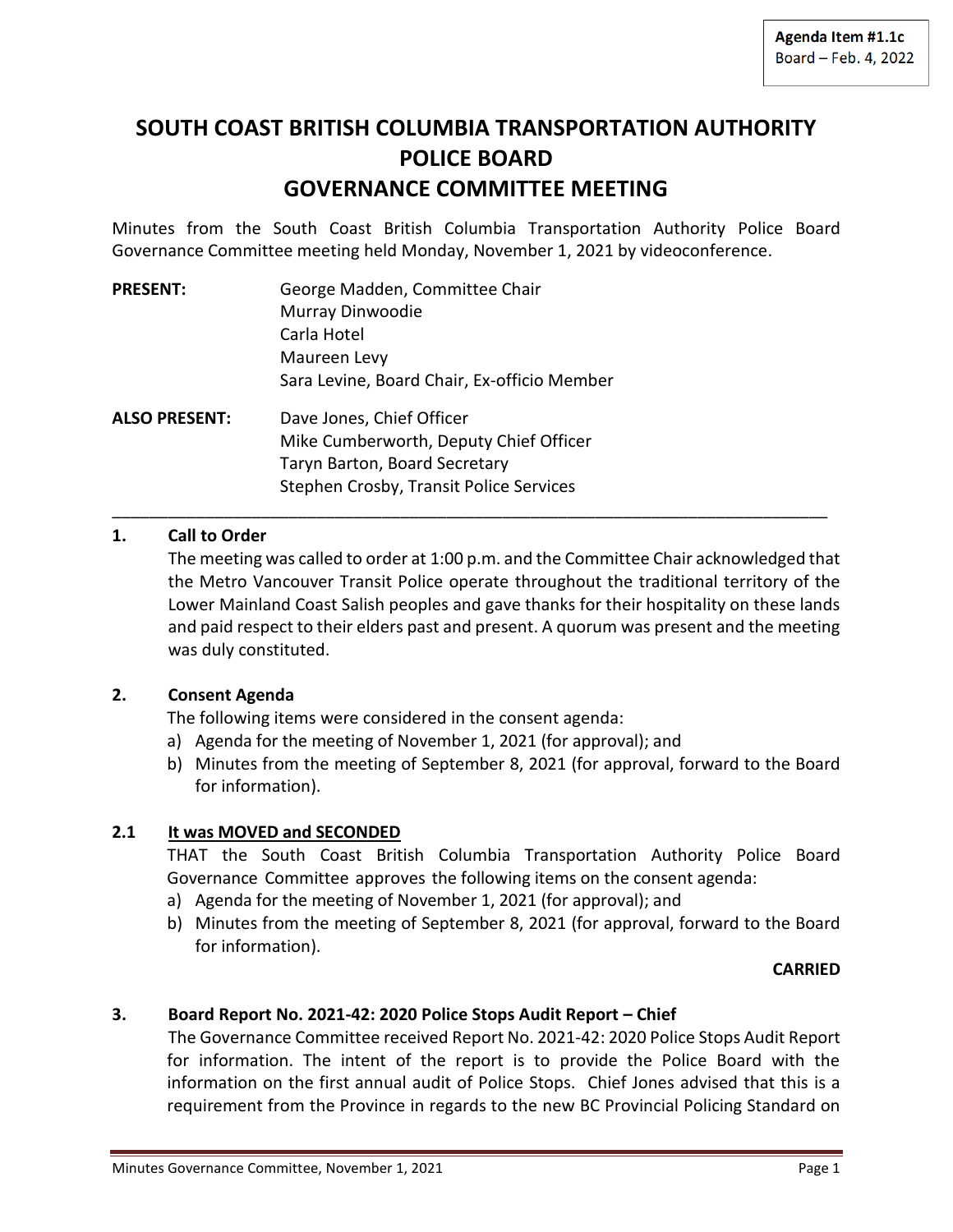Police Stops that came into effect in January 2020. Chief Jones provided an overview of the report and provided some details on the requirements and audits. As noted in the report, Transit Police has seen a significant drop in police stops. Transit Police continues to meet all standards. Chief Jones answered questions from the Committee and provided additional information on the following:

- How members are adapting
- Reporting timeline
- The difference between a general occurrence and a street check

The Committee deliberated and shared comments. Director Levy shared some additional information. Education continues to be an important piece for implementing the new standards. The Committee considered the potential impact the pandemic may have had on the numbers and would be interested in the offset of general occurrence files. The Committee also considered if the significant drop in street checks has any impact on public safety. Chief Jones noted that the drop in numbers is not unique to Transit Police.

The Board Chair advised that the Vancouver Police Board issued a response to the Loukidelis report (Agenda Item #4) and it may be useful to look at how they address policy, etc. over the next few months.

The Committee was in support of forwarding the report to the Board for information, highlighting that with the significant drop in street checks, the impact on public safety will be considered.

## **3.1 It was MOVED and SECONDED**

THAT the South Coast British Columbia Transportation Authority Police Board Governance Committee receives Report No. 2021-42: 2020 Police Stops Audit Report, and forwards to the Board for information. In addition, the Committee highlights that the dramatic drop of police stops is consistent with other police agencies and the interest on the impact to practice and public safety outcomes may be considered.

#### **CARRIED**

## **4. Police Services Update re: Service and Policy Complaints and Public Release of Consultant's Report – Chief**

As received for information from Police Services, the public release of consultant David Loukidelis report titled 'Review of the Vancouver Police Board's Street Checks Complaint Process' was discussed. The Committee considered if this report should be reviewed by the Board as part of a Strategic Planning meeting or be received for information at a regular business meeting. The Board Chair recommended that the reports go to the Board for information, but that the Governance Committee further review some of the key issues such as procurement and service or policy process over the next few months.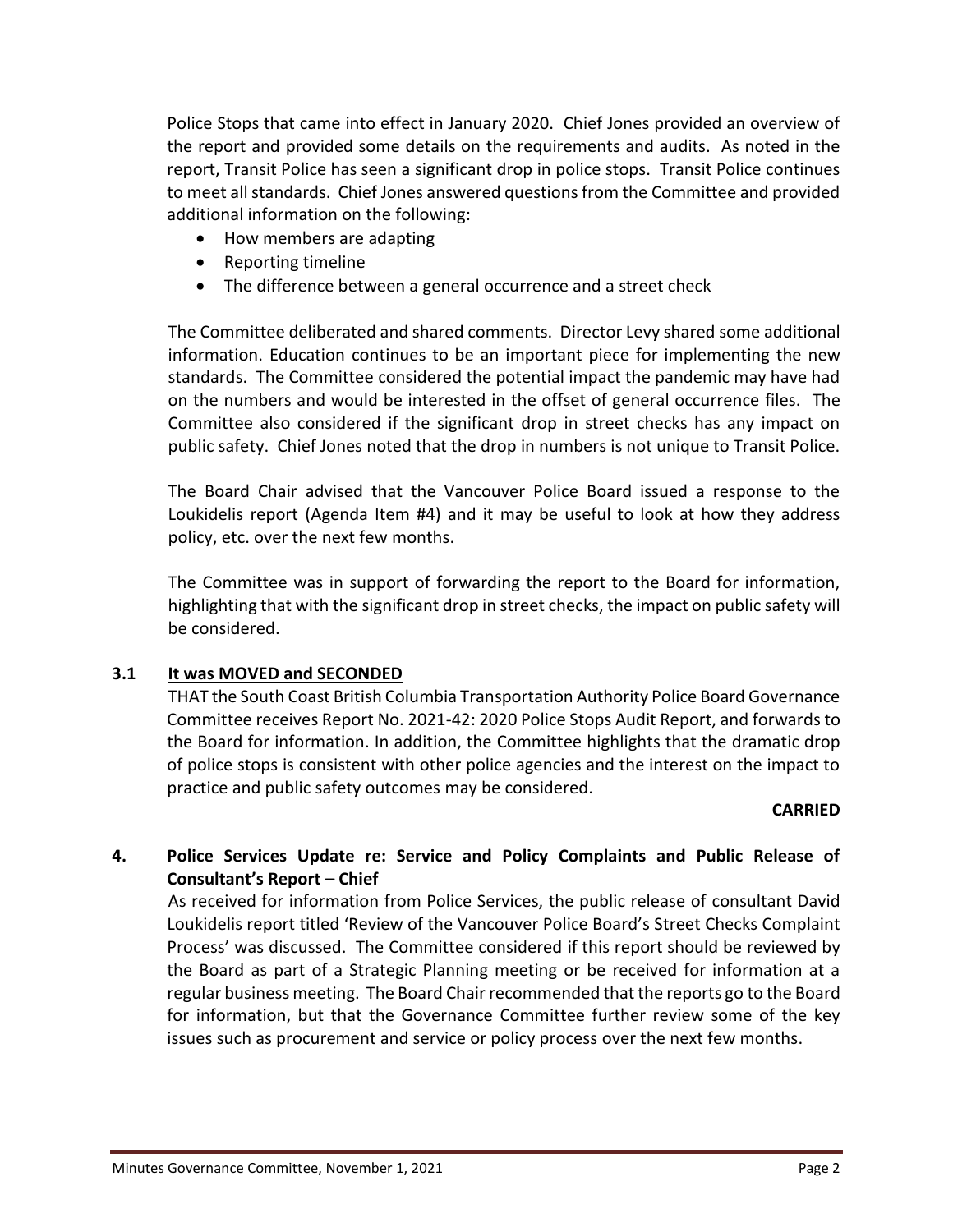## **4.1 It was MOVED and SECONDED**

THAT the South Coast British Columbia Transportation Authority Police Board Governance Committee receive the Loukidelis Report and forward to the Board for information.

**CARRIED**

## **5. Reconciliation (Standing Item)**

This is a standing item on the agenda for the Committee to continue discussions on reconciliation. Chief Jones provided an update on the expansion of the Blue Eagle Community Cadets youth program to Surrey. Indigenous consultation continues with the Community Safety Officer program.

## **6. Training for Police Board - Chair**

The Indigenous Training course approved by the Board needs to be scheduled for early 2022. Board Members will have thirty days to complete the online training. The Committee deliberated and it is recommended that the training be scheduled in January or March so that it is between Board meetings. Once a date is confirmed, cost-sharing options can be explored.

The Committee Chair reported back on training discussed at the annual CAPG Conference titled 'Unconscious Bias to Conscious Inclusion' led by MacEwan University. Director Hotel will look into what is available in BC and report back at the next meeting. Director Levy will also look into what is available.

The Board Chair advised that the Province is developing training for Police Boards that should be available in 2022. An advisory group is being formed and the BCAPB has been asked to be involved. This item can be added to the next meeting for an update from Director Dinwoodie as the Board's representative on the BCAPB.

## **7. Chief's Community Council – Chief/Director Dinwoodie**

Chief Jones advised that the Community Council meetings continue to be well attended. There will be some new membersjoining the Council and a new Chair has been nominated for 2022. Chief Jones highlighted some of the issues discussed at the last meeting. Director Dinwoodie attended the September meeting and reported back to the Committee, noting that the Council is very engaged. There was a presentation on the Field Practice Program at Simon Fraser University School of Criminology. The Committee discussed the benefits of working with students. The Board Secretary provided an update on which Board Members have been assigned to a Community Council meeting and will liaise with the Board once the 2022 meeting schedule has been confirmed.

#### **8. Community Events - Standing Item**

Due to the COVID-19 pandemic, many community events have been postponed. Chief Jones advised that there will be a Transit Police Commendation Ceremony split over two